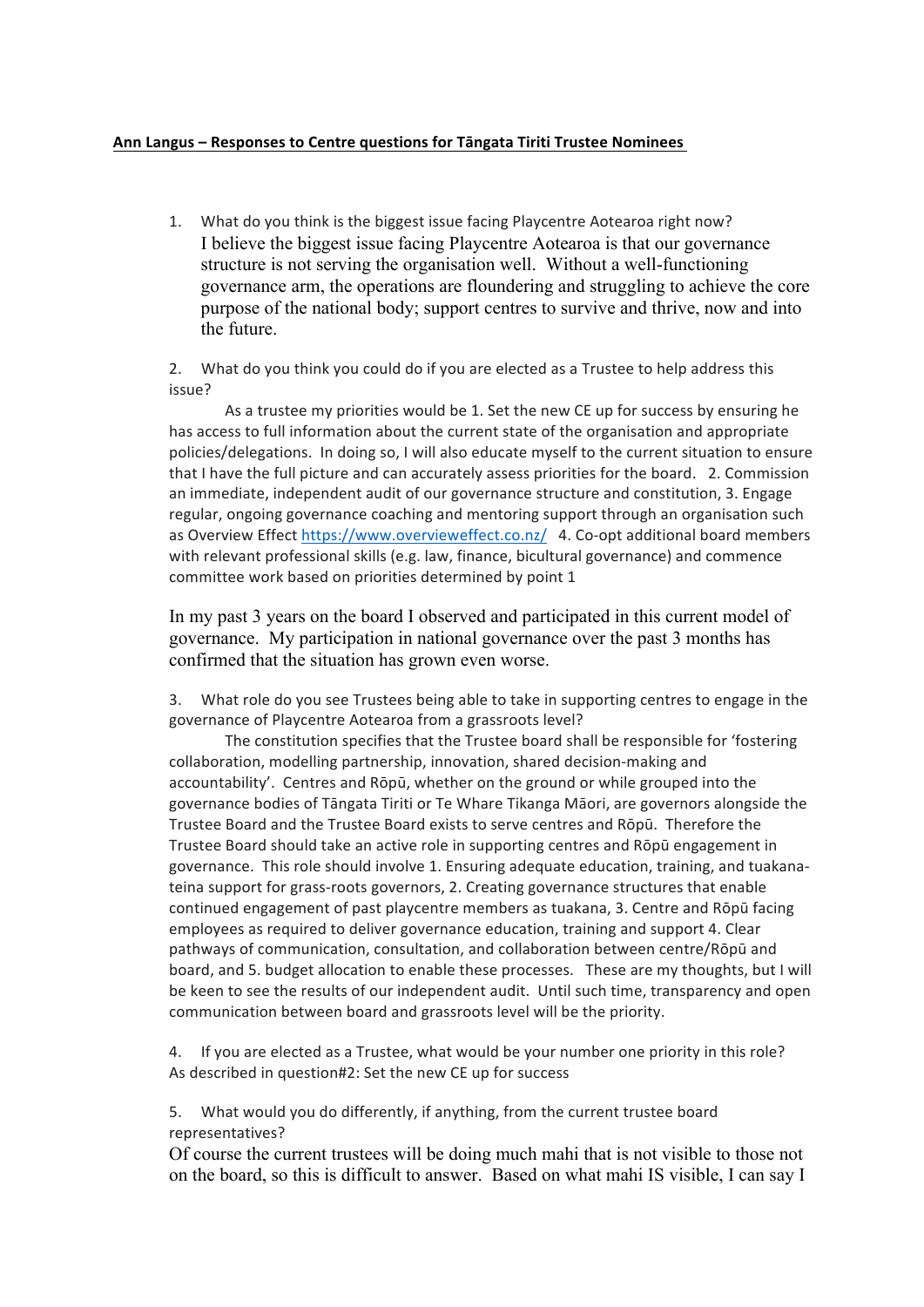would like communication with the organisation to become more transparent and open, board minutes to be more comprehensive and be available sooner, and I would like to see active leadership and engagement with grassroots governors. This would look like provision of clear and transparent information with which we can engage in decision-making, and taking on a tuakana role for us as emerging teina governors.

6. What skills would you bring to the TB? How would you support grassroots governance in a bicultural context?

Prior experience on Playcentre Aotearoa board and other boards. Leadership, communication, facilitation, consensus building skills. Big picture thinking. In terms of grassroots governance in a bicultural context; it will be imperative that whomever we commission to complete our independent audit clearly understands our aspirations for bicultural governance at all levels of the organisation. The audit will give us a clearer idea around the way forward, but at this point my thoughts are: 1. Ensuring adequate education, training, and tuakana-teina support for grass-roots governors, 2. Creating governance structures that enable continued engagement of past playcentre members as tuakana, 3. Centre and Rōpū facing employees as required to deliver governance education, training and support 4. Clear pathways of communication, consultation, and collaboration between centre/Rōpū and board, and 5. budget allocation to enable these processes.

7. What are the biggest challenges facing Playcentre and how do you think they should be addressed?

As described in #1, I believe the biggest issue facing Playcentre Aotearoa is that our governance structure is not serving the organisation well. We have many external challenges facing our organisation such as massive cultural and demographic shifts, and effective governance is essential to navigate these risks, as well as build on our incredible strengths and opportunities. Again, we have many immediate operational challenges particularly in the education and property areas, but without a well-functioning governance arm, the operations appear to be floundering and struggling. Setting the new CE up for success with appropriate policies and delegations will be key, so that the governors can focus on getting our house in order.

8. What role do you see centres and rōpū having at a national governance level? How do you plan to support this level of engagement?

I see that centres and rōpū should have clear pathways to engage with national governance. Sometimes this will look like clear and transparent communication, consultation, and collaboration that is driven by the Board. Othertimes the communication will be coming directly from the centres and rōpū to the board, and there must also be pathways for this information to be considered alongside national decisions. Centres and rōpū have information about risks and opportunities that the national level may not have, and it is imperative that information flows both ways, not just top down from the board. Again, the audit will give us a clear way forward, but my suggestion is that the board should support this by 1. ensuring adequate education, training, and tuakana-teina support for grass-roots governors, 2. Governance structures that ensure support continued engagement of past playcentre members as tuakana, 3. Centre and Rōpū facing employees as required to deliver education, training and support 4. clear pathways of communication, consultation, and collaboration between centre/Rōpū and board, and 5. budget allocation to enable these processes.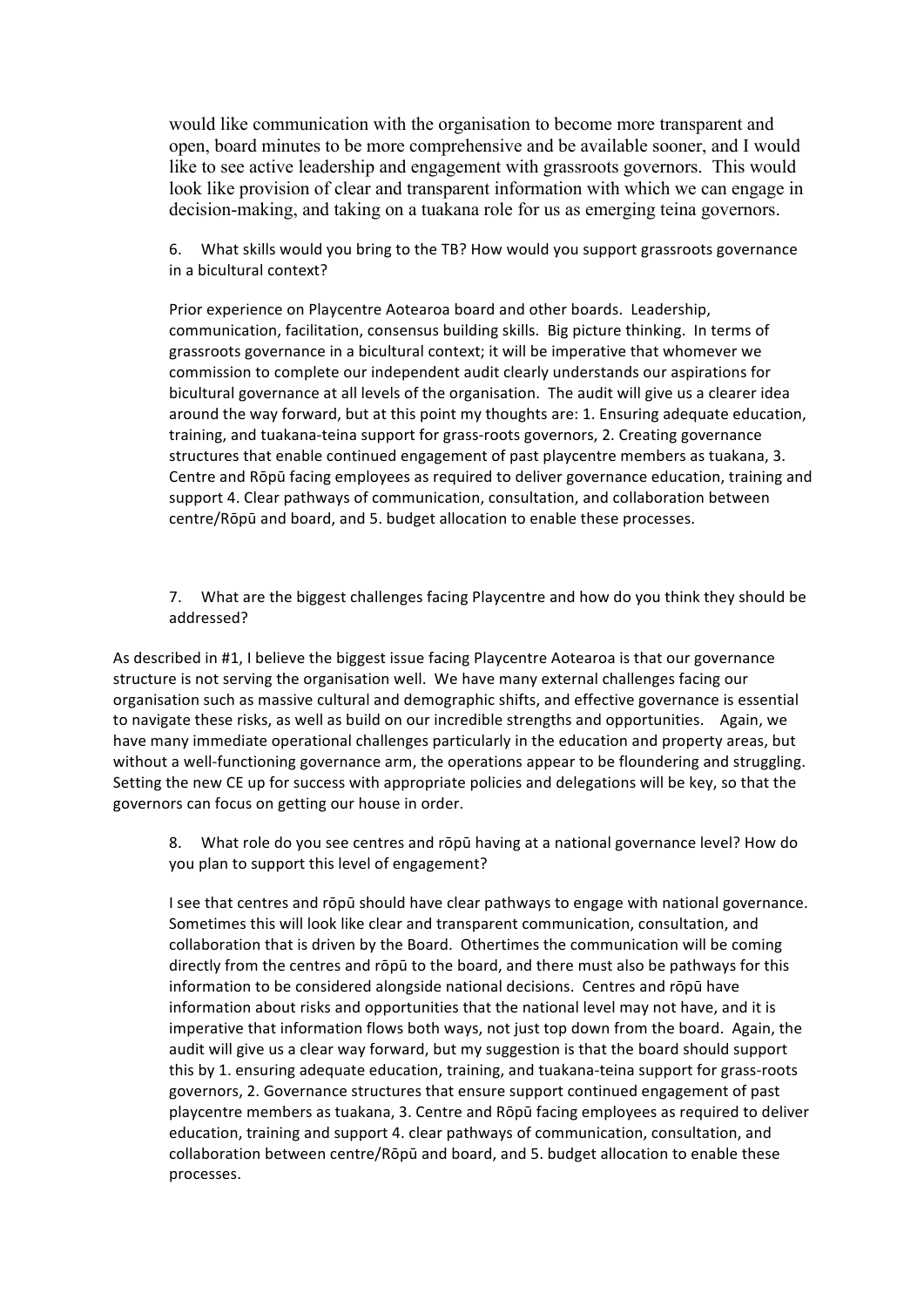9. How would an ideal board function within the philosophy of Playcentre? What are the three philosophical underpinnings you believe are essential to uphold within the context of the Trustee Board?

Te Tiriti o Waitangi: The trustees on the board must represent the knowledge, wisdom, experience, tikanga of their house when engaging in partnership decision-making. The houses are the voice of centres and rōpū, so Trustees must KNOW those representatives and have strong relationships with them, in order to be representing the needs of those on the ground. This entails the ability to facilitate and synthesise a consensus voice from each house, bring that to the board table when making decisions, being prepared to listen and compromise but also to be strong and clear in the needs of each cultural viewpoint.

Strengthening whanau and communities: We must continue the tradition of emergent leadership, whether at centre level, regional level, or national level. This can mean supporting members to take on paid roles within the organisation, or supporting them to emerge as governance leaders on the board. For 80 years Playcentre has strengthened whānau and communities by empowering adults to have a voice and a say in how their centre is run, not by being passive recipients of an early childhood service for their tamariki. This means that Centres and rōpū must continue to have education, training, and support in the development of group function skills, and the board must see this as a priority in their own actions.

Adults as first and best educators of their children: This is what makes Playcentre unique and different. The board must be champions of the education programme and ensure participation is accessible and achievable for our members, as well as shouting to the rooftops about our philosophy to the government and other stakeholders. We will need to adapt and innovate to ensure that parents/whanau still see Playcentre participation as a viable option, and that voice and vision must be strongly informed by those on the ground now with young children. Hence the need for the board to hear current grassroots realities loud and clear.

10. What are the biggest challenges facing our centres - internally and externally? How do you plan to address these challenges?

Internally: High turnover and workload for operational staff, leading to difficulties in accessing basic centre administrative support, Education participation rates falling, mounting property issues not being addressed.

How to address: Support new CE to be successful, ensure he has ALL the information and policies/delegated authorities

Externally: cultural and demographic shifts

How to address: Immediate focus on governance audit and support for our board and grassroots governors so we can effectively chart a path to a strong and sustainable future.

11. What does partnership within the Two House Model look like at the Board level? What are the important components of partnership? If agreement on an issue cannot be reached, what next?

As noted in #9, The trustees on the board must represent the knowledge, wisdom, experience, tikanga of their house when engaging in partnership decision-making. The houses are the voice of centres and rōpū, so Trustees must KNOW those representatives and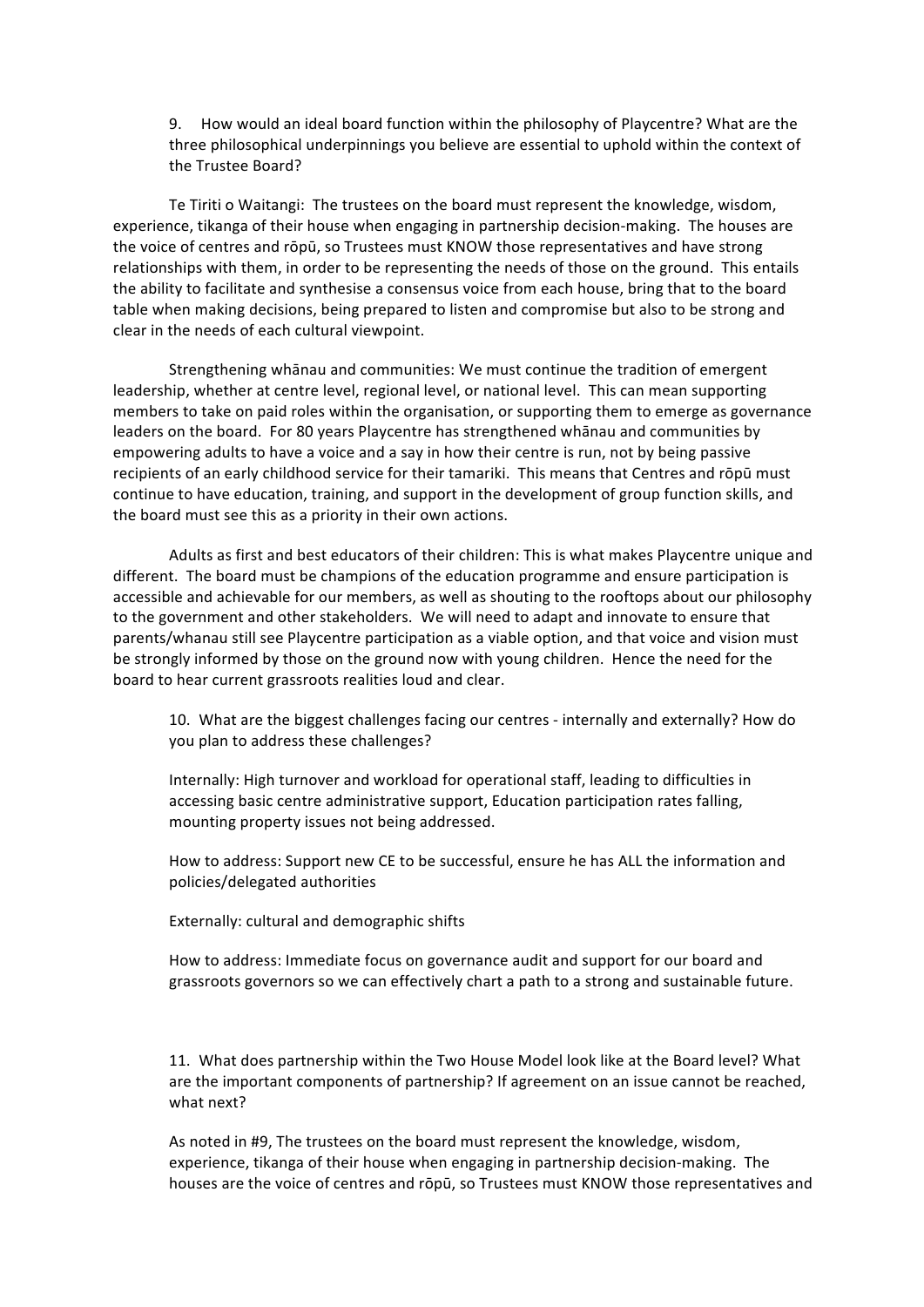have strong relationships with them, in order to be representing the needs of those on the ground. This entails the ability to facilitate and synthesise a consensus voice from each house, bring that to the board table when making decisions, being prepared to listen and compromise but also to be strong and clear in the needs of each cultural viewpoint.

The important components of partnership are first of all to have a trusting relationship with your partner, just like a marriage. You need to trust that you are all there for the good of the organisation. You need to accept that cultural views are not right or wrong, just different, and we can disagree and still work together. We need the ability to articulate a clear view of our house, to listen to the view of the other house, and to look for common ground in moving forward.

When consensus agreement cannot be reached, and a decision must be made, we move to a vote and accept the position of the majority moving forward. If we cannot accept the position of the majority it is our individual responsibility to have this noted in the minutes and consider resigning from the board if the concern is of great gravity.

12. Do you think the Board would benefit from a percentage of non-Playcentre professional voices? Why/Why not.

Yes absolutely. Not only have we amalgamated into one massive organisation with a huge budget, national legislative changes have put increasing responsibility onto our charity boards. We can and must continue to support emergent governance leadership with the support and expertise of non-Playcentre professional voices.

13. Where within our bicultural framework are there areas for growth and development? What would be your first steps as a Trustee Board member to strengthen our bicultural practices? 

Personally my bicultural growth and development came from involvement in centre, regional, and national education/training and governance. My partners at regional and national levels had emerged through their rōpū. I am unsure what the current state of education/training in centres is, but it seems clear that rōpū have been left to wither and die over the past 3 years, and currently Centre Reps have not had the opportunity to engage in partnership due to the lack of support and enablement of regional huis. Again, my first step would be to commission an independent audit to ensure we understand the current situation for bicultural growth and development and can chart a clear path forward.

14. There is a communication pathway for governance on the website. Do you think this pathway is adequate for our organisation? If not, how would you improve it?

If I'm understanding this correctly, it says the communication pathway is to email the co-presidents? If so, I would so no, I don't believe this is adequate. There should be house representatives that are known to centres and rōpū that they can reach out year round with governance queries and suggestions. Those reps can then communicate effectively with the trustee board. But again, the audit will give us a clearer picture of the way forward.

15. We are aware of a high level of staff turnover (particularly at the national level) amongst Playcentre Aotearoa employees. What would you do as a Trustee Board member to improve staff retention?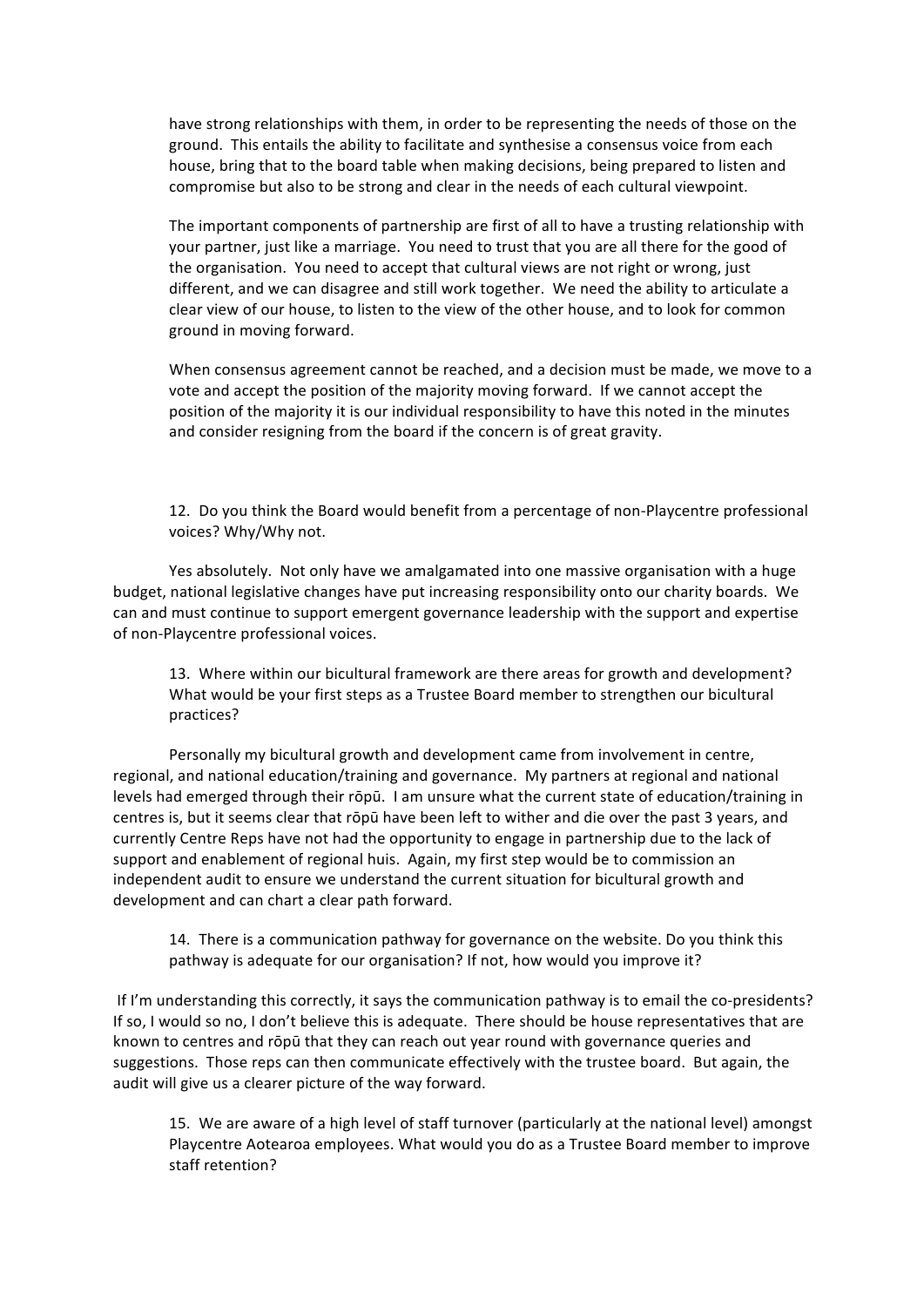Set up the new CE for success, this is the key.

16. The Trustee Board is responsible for millions of dollars of taxpayer money. How can we ensure that we are acting in a fiscally responsible manner? Do you think there is any room for improvement here? If so, what would you do?

As governors we must ensure clear reporting from our staff. Trustee Board minutes should include the full financial 'spotlight' report so that grassroots governors have the information they need to participate. It is unacceptable for the AGM Representatives to consider audited Financial statements that are 9 months old. Our AGM should be held within 3 months AFTER the end of the financial year, not before. There may be other operational role/structural changes that are required to ensure we are acting in a fiscally responsible manner but these will be up to the CE to assess and recommend. 

17. What specific skills do you bring to the Trustee Board? Why do you think these skills are valuable to the organisation?

Prior experience on Playcentre Aotearoa board and other boards. Experience in education field. Small business owner. Leadership, communication, facilitation, consensus building skills. Big picture thinking. I feel that communication and facilitation are of huge value to the organisation at this time, as we have been lacking in transparency and engagement with our grassroots and therefore disconnected from the true risks facing the organisation, and we feel disconnected and adrift due to lack of leadership.

18. What conflicts of interests do you think might occur while you are on the board? How would you seek to manage these conflicts?

Through my consultancy business I work with schools and communities to activate play for all ages. As with any conflict of interest, If the board were to make a decision that might involve or impact my business directly I would not participate.

Also I am a life member of Narrowneck Playcentre and North Shore Playcentre Association so the same would apply – the board could discuss and consider whether any decision involving those Playcentres should be considered a conflict of interest and whether I should not participate in the decision. 

19. What experience (if any) do you have with the ECE sector outside Playcentre?

I worked in ECE centres in the United States prior to joining playcentre. Since Playcentre I have worked with the wider ECE sector as a consultant.

20. How would you go about establishing strong working relationships with MoE?

A strong working relationship is based on us having clarity of our purpose and needs. We need to be clear about what we do, our unique philosophy, why we are so special. We are not an early childhood centre, we are a "family organisation" and we need to be strong in that. We can then come to the table with MoE with a clear set of needs in order to achieve that goal.

21. Which of the DISC categories of leadership personalities do you believe best describes you? 

• Dominant – Leads by forcefully shaping their environment to suit their vision, overcoming opposition and accomplishing results. Task oriented, direct, demanding, strong-willed,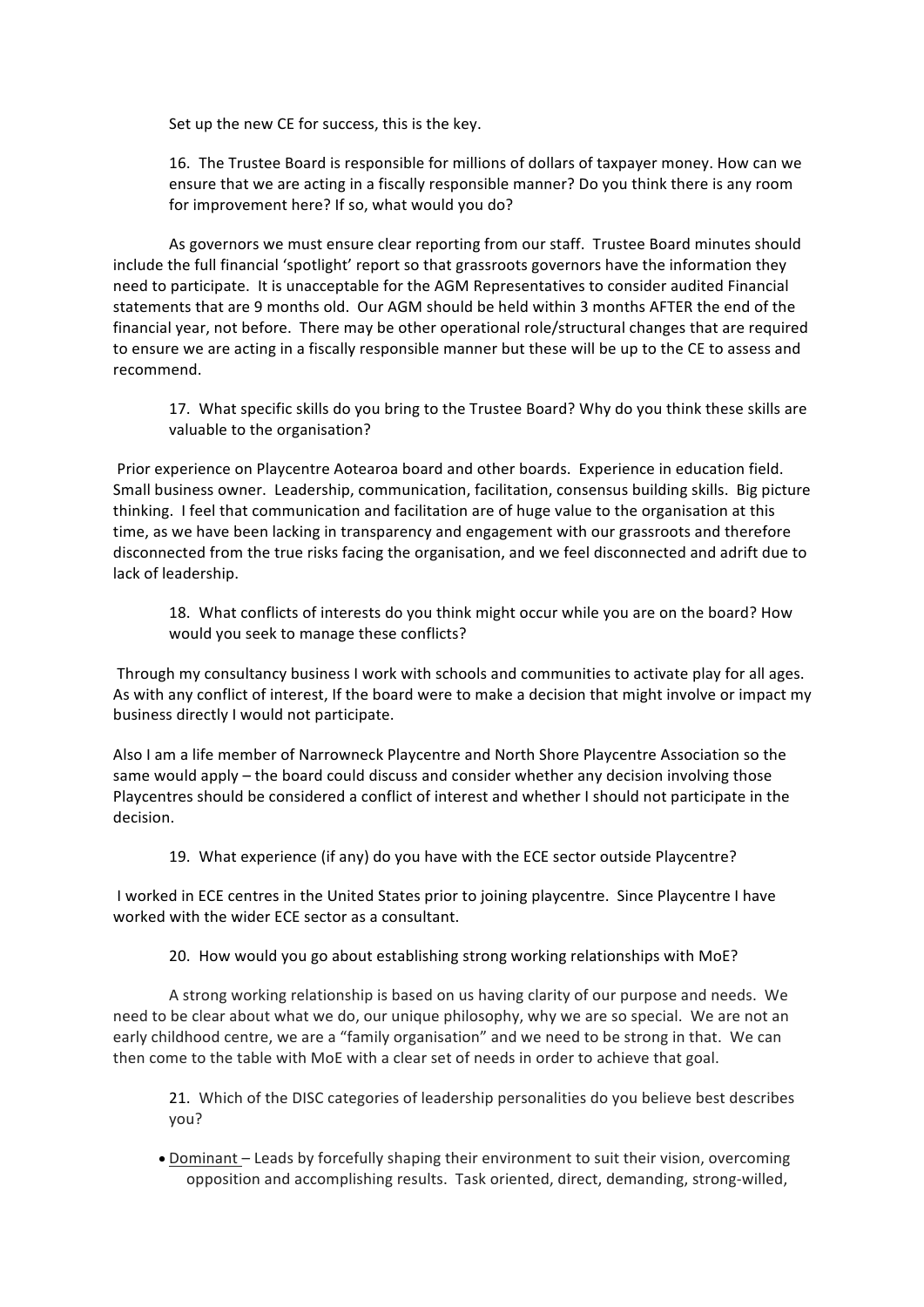driven, determined, fast-paced, self-confident. More focused on results than process. Motivated by competition/success. Prioritises accepting challenges, taking action and achieving immediate results.

- Influence Leads by influencing or convincing others to follow their vision. Outgoing, social, enthusiastic, persuasive, warm, trusting, optimistic, focussed on making connections with others. Motivated by social recognition, group activities and relationships. Values coaching & counselling, freedom of expression and democratic relationships
- Steadiness Leads by emphasising cooperation within existing circumstances. Sympathetic, even-tempered, patient, calm, predictable, deliberate, consistent. Motivated by cooperation, opportunities to help and sincere appreciation. Prioritises giving support, collaboration and maintaining stability.
- Conscientious Leads by working conscientiously within existing circumstances to ensure quality and accuracy. Careful, cautious, systematic, diplomatic and attentive to detail. Motivated by opportunities to gain knowledge, show their expertise and produce quality work. Prioritizes ensuring accuracy, maintaining stability, and challenging assumptions.

I'm a mix of Influence and Steadiness

22. We have concerns about Playcentre as a whole moving to a facilitator-led model instead of being parent-led (an example being the recent shift in the supervision plan requirements) and the lack of engagement with centres beforehand. How do you see this shift, and does the Trustee Board understand the implications of this?

As described in previous question: Adults as first and best educators of their children is a foundational pillar of our philosophy. This is what makes Playcentre unique and different. The board must be champions of the education programme and ensure participation is accessible and achievable for our members, as well as shouting to the rooftops about our philosophy to the government and other stakeholders. We will need to adapt and innovate to ensure that parents/whanau still see Playcentre participation as a viable option, and that voice and vision must be strongly informed by those on the ground now with young children. Hence the need for the board to hear current grassroots realities loud and clear.

23. Do you think the Trustee Board would benefit from non-Playcentre professional voices? Why/Why not.

Yes absolutely. Not only have we amalgamated into one massive organisation with a huge budget, national legislative changes have put increasing responsibility onto our charity boards. We can and must continue to support emergent governance leadership with the support and expertise of non-Playcentre professional voices. 

24. What are the biggest challenges facing Playcentre, both internally and externally? How do you plan to address these challenges?

Internally: High turnover and workload for operational staff, leading to difficulties in accessing basic centre administrative support, Education participation rates falling, mounting property issues not being addressed.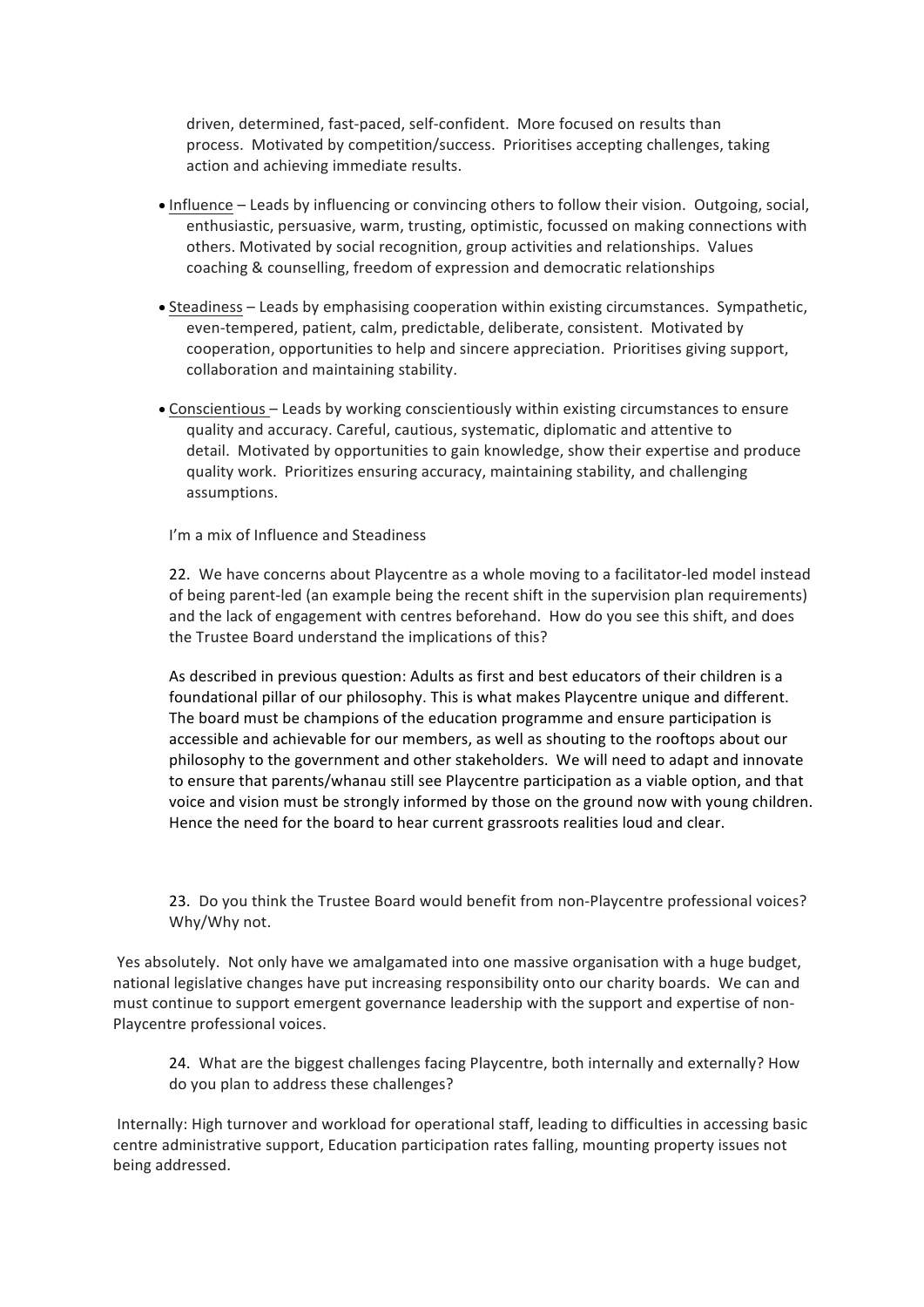How to address: Support new CE to be successful, ensure he has ALL the information and policies/delegated authorities

Externally: cultural and demographic shifts

How to address: Immediate focus on governance audit and support for our board and grassroots governors so we can effectively chart a path to a strong and sustainable future.

25. How can Playcentre have a stronger voice in the early childhood education sector and as an advocate for play-based learning? We used to be recognised as a strong movement.

Playcentre should be clear about our status as Aotearoa Play EXPERTS. Today, Sport NZ is the burgeoning voice for play at a national level, and they are looking for collaborators and partners. We should be collaborating with Sport NZ and IPA (Play Aotearoa) on the overall approach and messaging. I'm sure the current board would love to be involved in these conversations but they have said over and over that they are time strapped and lacking in capacity. With more board members, co-opted members, and committees made up of other Playcentre governors, we can contribute to this national conversation.

26. Would you support the reintroduction of the Playcentre Journal, either in print or electronically? It has been such a treasured resource for many years and a fantastic way to communicate across the motu, share our stories and publish research.

I don't know enough about the specifics of the Journal to say, but what I definitely support is that type of content being made available again to our members and others, to continue the tradition of sharing skills and passion within the organisation. 

27. What role do you see centres and rōpū having at a national governance level? How do you plan to support this level of engagement?

I see that centres and rōpū should have clear pathways to engage with national governance. Sometimes this will look like clear and transparent communication, consultation, and collaboration that is driven by the Board. Othertimes the communication will be coming directly from the centres and rōpū to the board, and there must also be pathways for this information to be considered alongside national decisions. Centres and rōpū have information about risks and opportunities that the national level may not have, and it is imperative that information flows both ways, not just top down from the board. Again, the audit will give us a clear way forward, but my suggestion is that the board should support this by 1. ensuring adequate education, training, and tuakana-teina support for grass-roots governors, 2. Governance structures that ensure support continued engagement of past playcentre members as tuakana, 3. Centre and Rōpū facing employees as required to deliver education, training and support 4. clear pathways of communication, consultation, and collaboration between centre/Rōpū and board, and 5. budget allocation to enable these processes.

28. Do you see a place for clusters in the revised governance framework and constitutional review?

I believe the governance structure must include a 'middle tier' for governors in between centre and national level. Clusters may be the best place for that or they may not. It may depend on the specifics of each region. The audit will provide valuable data to inform next steps.

29. We are aware of a high level of staff turnover (particularly at the national level) amongst Playcentre Aotearoa employees. What would you do as a Trustee Board member to improve staff retention?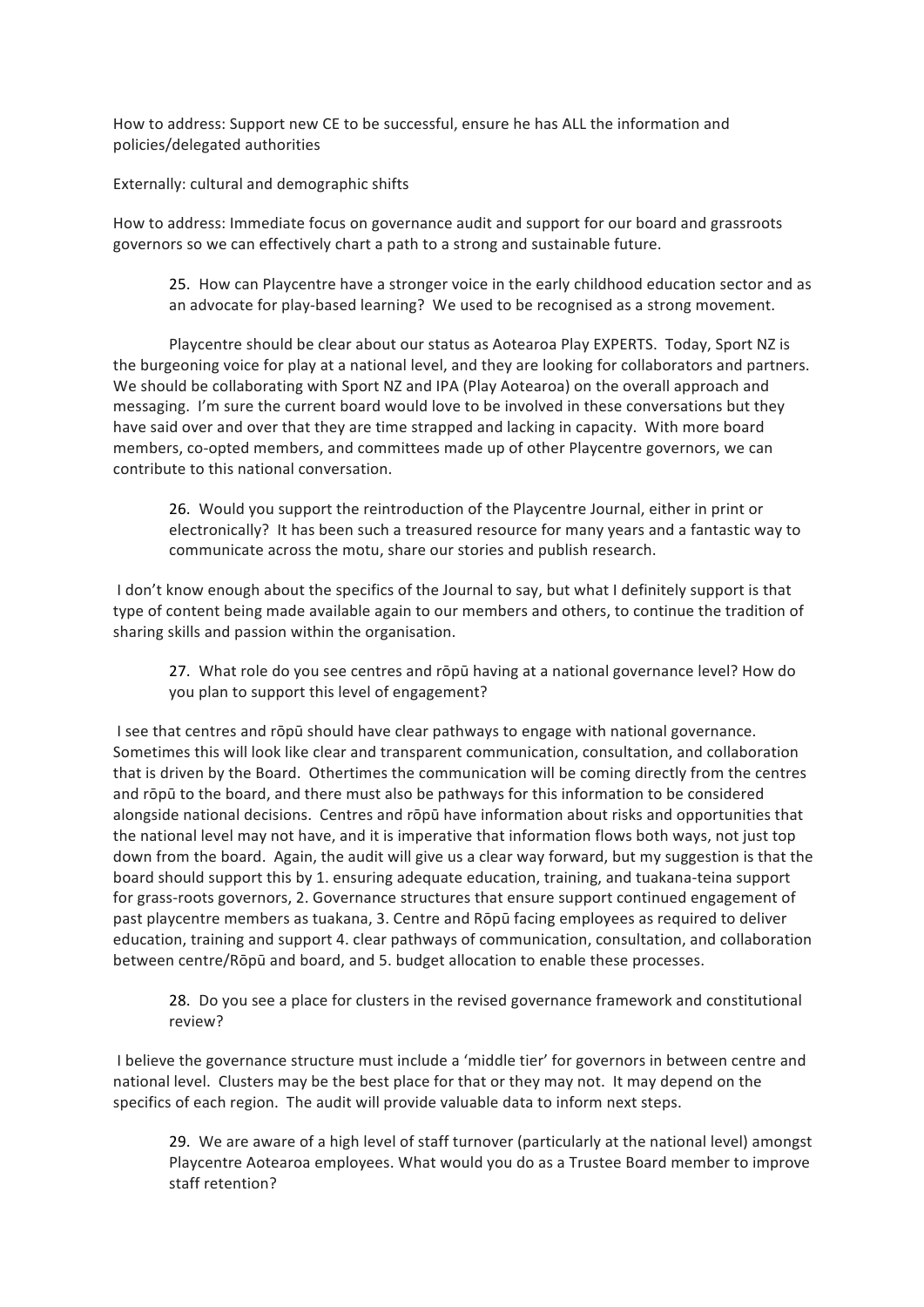Set up the new CE for success. 

30. Since moving into the representative role, what meaningful collaboration and consultation have you had with the centres you are representing?

Over several hui I've had the opportunity to hear from North Shore Centres around their main challenges and successes. I have also had the opportunity to share information with them around national decision-making. I would say these both fall mostly into the category of 'communication' rather than meaningful 'consultation' or 'collaboration'. The bulk of my governance time has been focused on developing meaningful consultation and collaboration with Reps across the country from both houses. 

31. If you were on the Trustee Board, how would you ensure you engaged with a wide number of the membership to gain a well rounded grass roots voice?

The Trustee Board has the ability to form committees, and such committees can be made up of representatives from across the membership, urban/rural, large/small, north/south. I believe this could be an effective way to engage with a wider subset of the membership and make a dent in the massive governance workload that needs to be addressed. Also, social media is the primary method of engagement for many of our members and so techniques such as online surveys, video messages and facebook live posts must be considered. 

32. If you are not selected as a Trustee this time, would you consider joining the Emerging Leadership Group to lend your experience and with the view of perhaps becoming a Trustee in the future?

I would like to continue being involved in governance in some capacity if not as a Trustee. I would like to know more about specifically what the Emerging Leadership Group entails before answering this question. 

33. Do you have good relationships with those on the Board currently?

I have no relationship with Ranee, and very limited relationship with Char and Tiso. My relationship with Michelle was good in the past but I have not been in contact with her in the recent past. My relationship with Avis I would say is not good, I do not have trust in her, and she may not have trust in me, and it would be challenging for us to work together.

## **Questions for Ann Langis**

1. Since leaving your role as Trustee, what have to you done that continues the development of your bi-cultural practise, either in Playcentre or else where?

My current work as a consultant for Sport NZ is giving me the opportunity to work in a bicultural framework in developing a national school play approach. I also serve on the board of my local community centre where we have developed relationships with local kaumatua and for the first time ever held a Matariki Event and events during Te Wiki o Te Reo Māori. Most recently I've enjoyed continuing my bi-cultural journey through involvement as a Rep for NNI.

2. You talk of 'working closely with the Operations Manager, creation of new structures and job descriptions, hire/induction/performance review of employees, budget setting and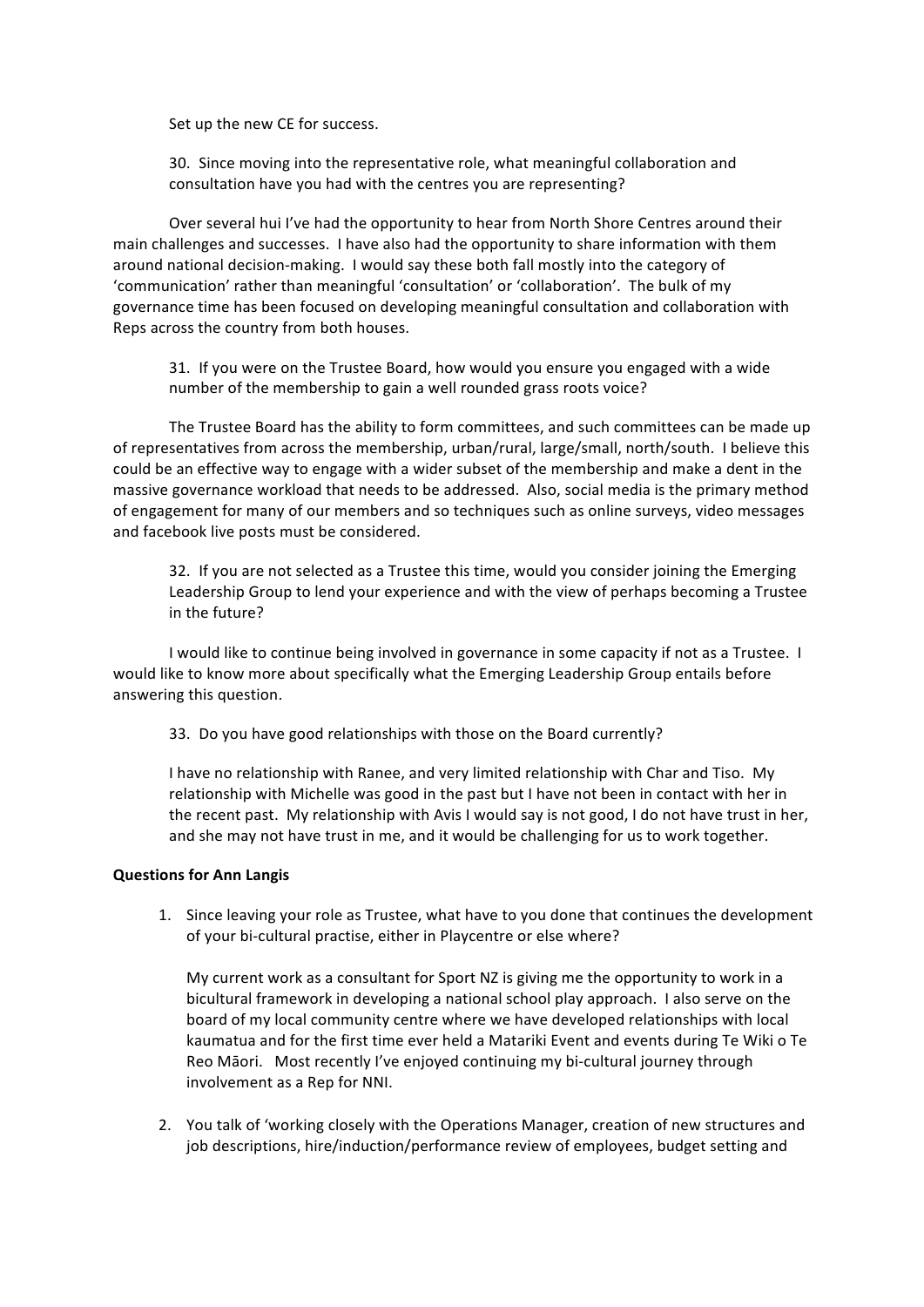financial management'. Given Playcentre Aoteoroa ii in a new structure, where do you see the line between governance and operations?

I find metaphor helpful here. On land is the membership. They gift the governors a helicopter and a users manual (constitution). The governors in the helicopter set the vision and mission, a far off land in the distance. They hire a captain for the ship that will sail to that far off land. Together with the captain, they set strategy to get to that far off land. They support the captain by creating rules for the ship: policies, values, delegations. They ensure clear reporting on monitoring of the ship. They use their height advantage to see risks and opportunities. When there are significant, immediate risks, the helicopter drops down closer, but doesn't land.

3. You were a Trustee before amalgamation. How do you think your pre-amalgamation knowledge will transfer to into the post amalgamation world of Playcentre Aoteoroa?

I think it will be a benefit to have pre-amalgamation knowledge of governance structures, as I see this as the greatest area of need. I have had time to reflect on the issues that I saw at that point in the governance structure, and those issues are the same today, 3 years on, only worsened. My pre-amalgamation knowledge of operations is also useful, as I saw an incredibly successful model of operations/governance at North Shore Playcentre Association which enabled thriving, healthy centres. But we realised our future could be improved with a collective national voice and agreed to the amalgamation with high hopes.

4. In 2018 you resigned the Trustee Board before your term was completed and stated in your recent blog (posted on the Playcentre Facebook page) that you had done so due to burn out due to being on the Board. What do you see as the lessons learnt from that time and how do you see yourself managing the work-load of a Trustee this time?

My time on the board was very challenging from the word go. Before I resigned I spent 2 and a half years trying to find a positive way to make change from within the board. I faced barriers at every turn and actually submitted my resignation 6 months in when the advisory panel through out a decision made by houses in partnership, disregarding our constitution. After discussion with the co-presidents I decided that it was worth continuing to learn and grow on my bicultural journey and I did continue to do that. I never felt comfortable with the way decisions were being made on the board and this weighed heavily on my sustainability. It was a case of learning how 'not' to do things, rather than learning how to do things unfortunately.

Over the past 3 years I have involved myself with other governance roles, community work, and running my own business, and built experience and confidence in my abilities. This will be different for me now, coming back into the board with this outside experience. However, I recognise that as my past experience on the board was not positive, I have some negative emotions lingering associated with that time period. I am keen to help Playcentre Aotearoa thrive into the future in whatever form that takes. If I am to step onto a board that continues to operate the way it has in the past, this will not be a healthy, sustainable place for me to be. However, if there is a mandate from the grassroots for change, and enough fresh blood on the board to make that happen, I would be pleased to be of assistance. I am very busy with other commitments, and will have to think carefully about how to manage my time if I do take on the Board role again, so I'm